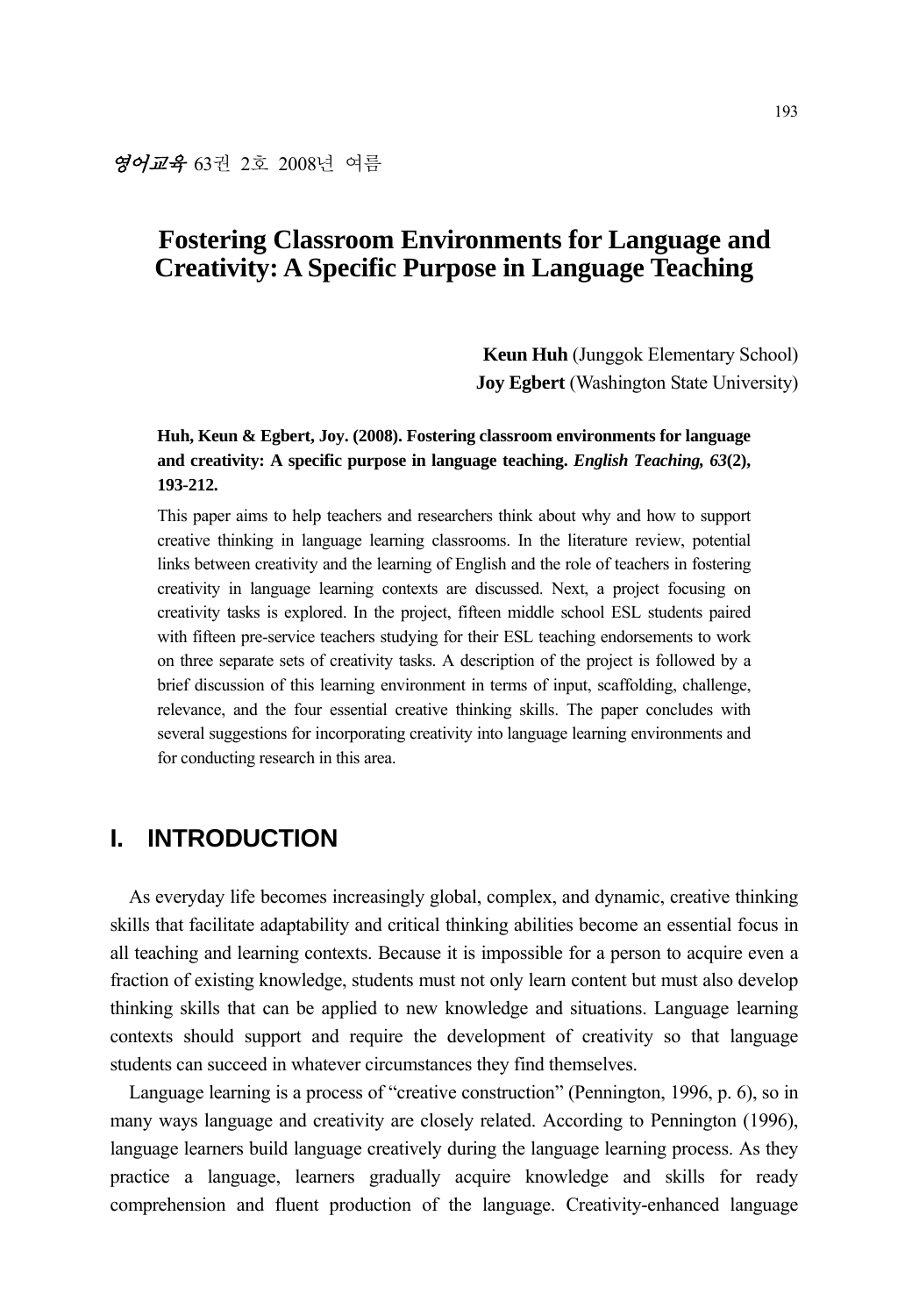learning environments may help prepare students to make adaptive responses to complex, novel, and dynamically evolving situations, as well as enhance their language acquisition by assisting them to try novel approaches and take risks in language learning. Outside of language classrooms, creative thinking skills can help students independently to assemble elements of knowledge acquired at different times and for different purposes into new solutions for new problems. Therefore, fostering language learners' creativity is an important task that educators should consider as they teach language skills and content.

This paper presents literature that supports the use of creativity tasks in English language classrooms. It also discusses a project that explored ESL teachers' roles and student responses in creativity tasks. The synthesis of literature and practice results in suggestions for incorporating creativity into language learning environments.

## **II. LITERATURE**

The literature review addresses definitions of creativity and creative thinking skills and the importance of creativity training in education. Then potential links between creativity and the learning of English as a second language (ESL) are also discussed. The role of teachers in fostering creativity in language learning environments concludes this section.

## 1. Creativity

Researchers in the field of education have defined creativity in different ways. Some researchers define creativity as "imagination" (Craft, 2000; Elliott, 1975). According to Elliott, the processes of "problem-solving" and "making something of an idea" are involved in creativity. Craft (2000) defines creativity "as being to do with self-actualization, and involving choice, which is informed by levels of unconscious processes" (p. 9). Gruber and Wallace (1999) state: "The creative product must be new and must be given value according to some external criteria" (p. 94). Martindale (1999) argues: "A creative idea is one that is both original and appropriate for the situation in which it occurs" (p. 137). Boden (1999) claims: "Creativity is the generation of ideas that are both novel and valuable" (p. 351). Torrance (1979), who studied creativity in education for more than 40 years, vividly defined creativity as:

- digging deeper
- looking twice
- crossing out mistakes
- talking/listening to a cat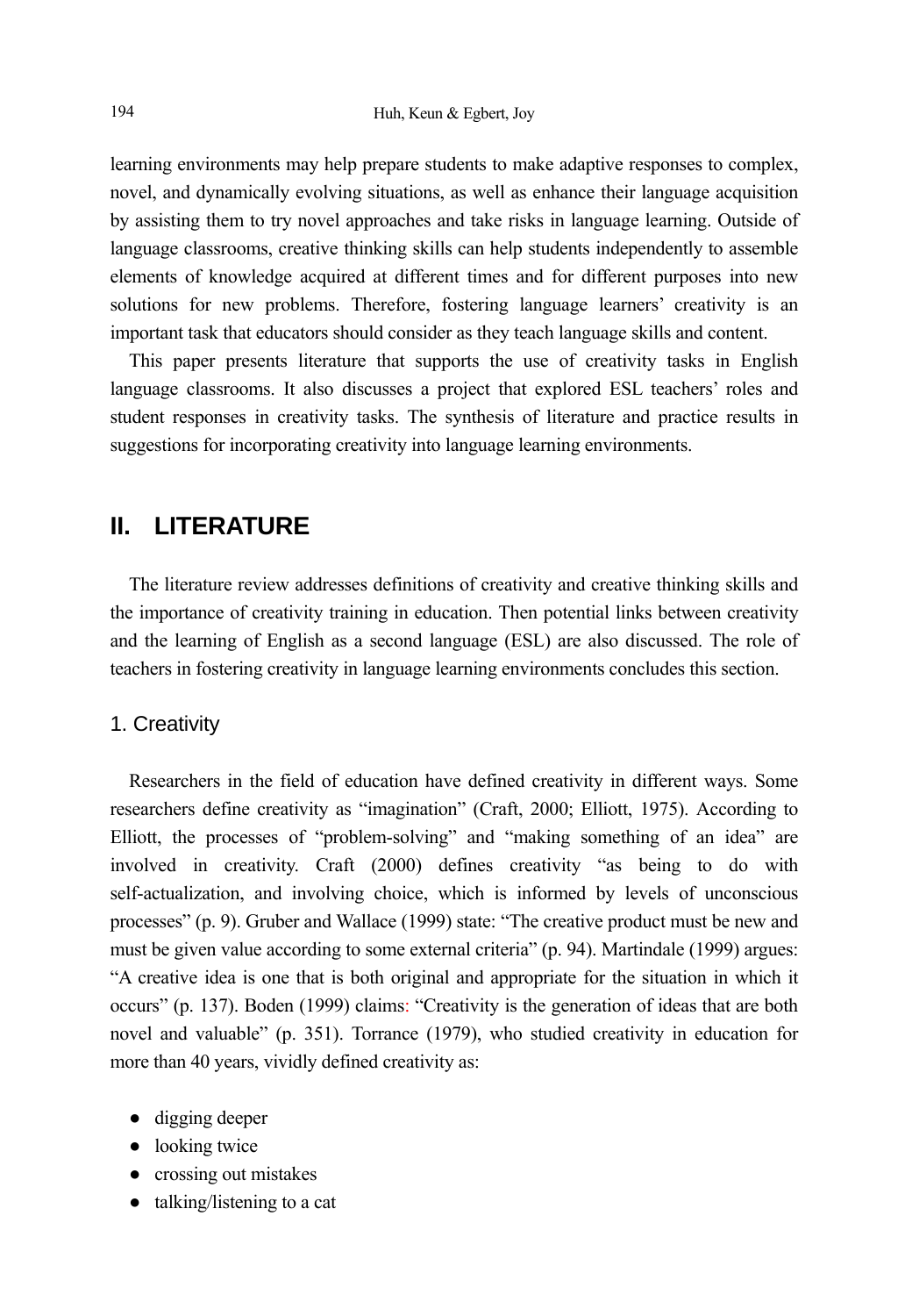- getting in deep water
- getting out from behind locked doors
- shaking hands with the future
- wanting to know
- having a ball
- building sand castles
- $\bullet$  singing in your own key (p. 3)

Even though many studies have been conducted on creativity, only a few educators have specifically identified and defined creative-thinking skills (De Bono, 1970, 1975, 1983; Guildford, 1950, 1977, 1983; Torrance, 1970, 1987, 1995). Specifically, creative thinking skills include abilities such as: evaluation, especially the ability to sense problems, inconsistencies, and missing elements; divergent production, e.g., fluency, flexibility, originality, and elaboration; and redefinition. Generally, however, the foundation of creative thinking has been identified as divergent thinking, which is to create many ideas based on a central idea and to lead to imaginative or creative innovation (Guilford, 1950; Treffinger et al., 2002).

Out of the many skills characterized as creative thinking, researchers have agreed that there are some common skills that represent creative thinking: fluency, flexibility, originality, and elaboration. Treffinger's (2002) explanations provide a summary of these conditions:

- *Fluency*: quantity or the ability to generate a large number of ideas
- *Flexibility*: the ability to shift the direction of one's thinking or to change one's point of view
- *Originality*: the ability to generate new and unusual ideas
- *Elaboration*: the ability to add details and to expand ideas

In addition, these researchers (Guilford, 1973; Stein, 1974; Torrance, 1963; Wallace, 1926) define creative thinking as an active process rather than a static set of skills, as do others (see, e.g., Csikszentmihalyi, 1996; Taylor, 1959).

Many researchers in the area of creativity agree that all people are creative, not in the sense of creating great works, but, rather, creative in a universal sense that attributes a portion of creative talent to every person (De Bono, 1975, 1983; Torrance, 1986; Torrance & Safter, 1990). Torrance (2000) states that creative thinking comes naturally to most children and that creativity can be developed by environment and learning. Treffinger et al. (2002) proposed: "Through instruction and practice all people can develop and improve their fluency, flexibility, originality, elaboration, and metaphorical thinking abilities" (pp.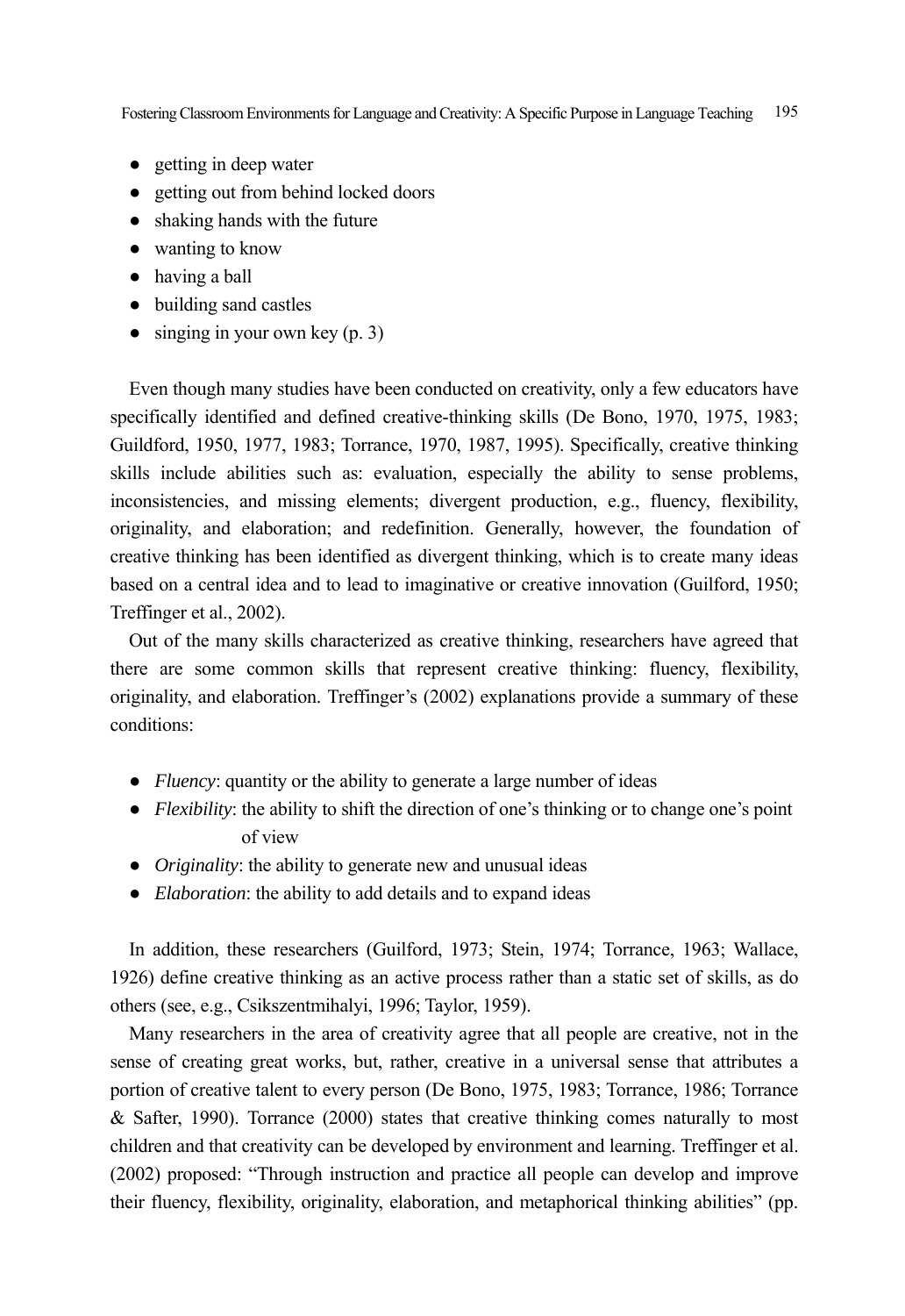2-3). Researchers have stressed that improving students' creative thinking and problem-solving abilities, cultivating an awareness of creativity, and molding creative attitudes are important and viable educational goals (Davis, 1992; Treffinger, 1986).

In summary, creativity and creative thinking skills involve the process of divergent thought. The essential components of divergent thought can be identified as fluency, flexibility, originality, and elaboration. Thus, creativity may be developed in an environment where divergent thought, as characterized by the essential components, is encouraged and stimulated.

#### 2. Creativity and Second Language Learners

Many studies have reported positive relationships between bilingualism and creativity (Carringer, 1974; Corbett, 1990; Kessler & Quinn, 1987; Konaka, 1997; Ricciardelli, 1992; Stone, 1996; Torrance, 1979). In particular, researchers assert that bilingual people may have a more flexible approach to the same concept, tolerance for ambiguity, and diverse ways to encode and access knowledge when compared to monolingual people (Fleith, et al., 2002; Lubart, 1999). However, it has been noted that a significant difference in all four creative ability measures (fluency, flexibility, originality, and elaboration) was not identified from the studies.

Some researchers, such as Cummins (1996), have pointed out links between creativity and bilingualism. For example, studies by Hakuta (1986) and Hakuta and Diaz (1985) show that bilinguals are able to approach problems from more than one perspective. Although the evidence is not conclusive, one may assume this is because bilinguals can express the same ideas in different ways; they are able to view tasks and problems from more than one perspective (Cummins, 1996).

Therefore, one also may assume that language learners who learn a second language have the potential to think more flexibly and creatively as they become competent speakers, readers, and writers of two languages. The preliminary evidence in ESL creativity and the long history of research in creativity in general indicate that these skills are important to all learners' lives. Because there are no skill prerequisites or right or wrong answers with creative thinking activities, all students can respond successfully, regardless of their academic skills. As a result, ESL students may be more willing to express their feelings and opinions.

However, the relationship between the learning of English as a second language (ESL) and creativity needs much additional study in order to ground these assumptions more firmly in evidence.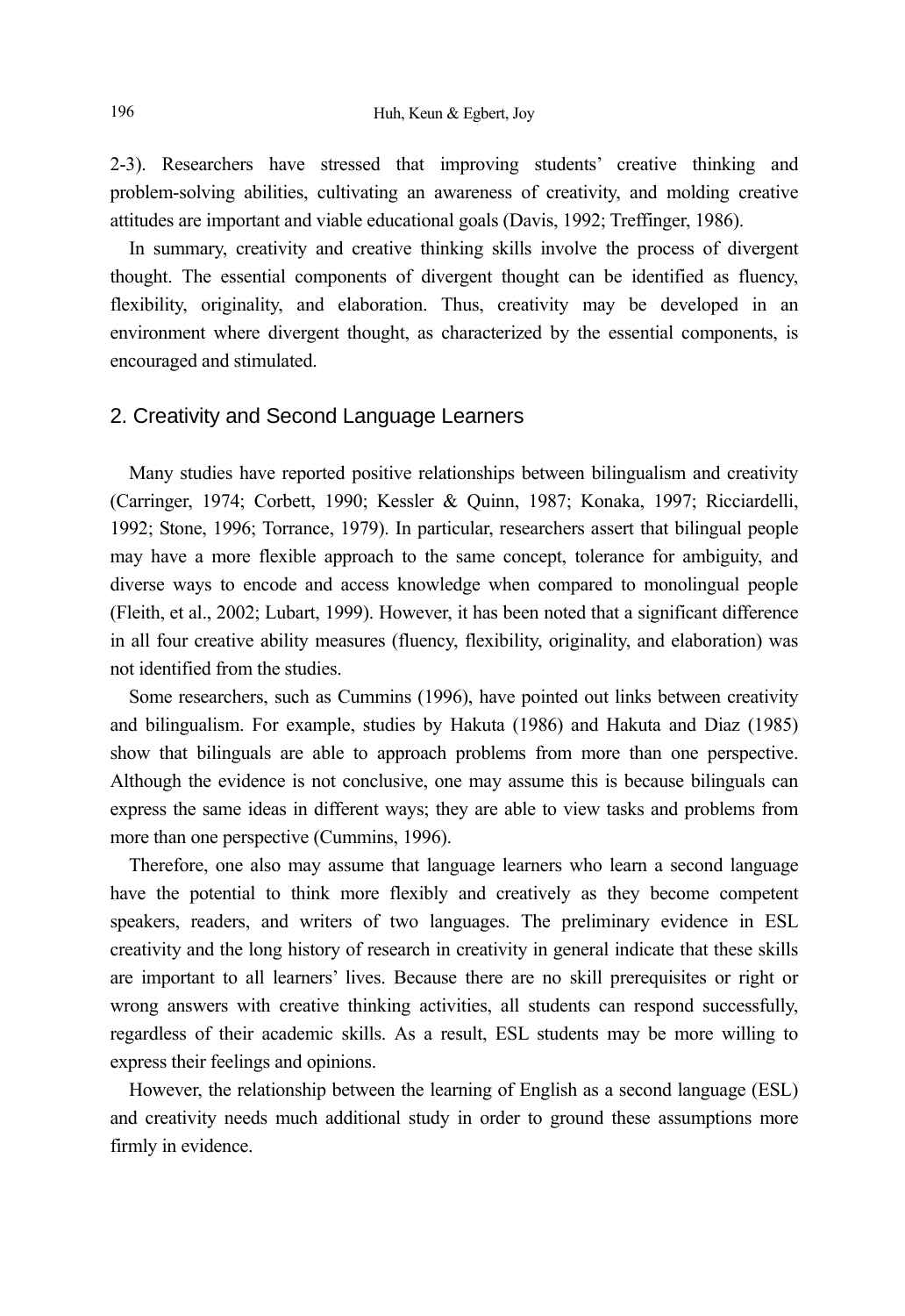### 3. The Role of Teachers for Fostering Creativity in Language Classrooms

Preparing ESL students to think in creative way imposes new and challenging demands on teachers and learners. Teaching thinking skills may be difficult to foster through traditional educational approaches, particularly as educational paradigms change to deal with increasingly large amounts of information and the need to communicate across languages and cultures. In addition, Torrance (2000) emphasized that teachers' positive attitudes are requisite in developing the creative spirit in students; teachers kill the creative spirit in students through narrow and ethnocentric attitudes and expectations. Accordingly, students must be trained to respond and adapt to changes rather than being trained to approach a task in a single way. They must actively interpret and organize the information they are given, fitting it into prior knowledge or revising prior knowledge in the light of what they have learned (Dole, et al.,1991; Van Dijk & Kintsch, 1983).

To help students reach these goals, teachers have to become facilitators of learning; teachers must find, select, and offer information in a variety of ways based on what their students must learn in order to meet diverse needs. Teachers also must prepare tasks or activities that focus more on encouraging students to explore and be creators of language rather than passive recipients (Craft, et al., 2007). In addition, teachers need to have an open-minded attitude toward their students' ideas and consider the students to be active participants in learning (Brown, 1991). Thus, as a facilitator, supporter, or "a co-inquirer in an intellectual enterprise" (Zamel, 1987, p. 710), the teacher must be aware of a variety of materials available for improving students' language skills and creativity. They also must know how to teach learners to use the materials effectively. In other words, the teacher's role is a key element to success in this more flexible classroom designed to support creative thinking development as well as language learning (Abdallah, 1996; OfSTED, 2003; Davies, 2004) .

Researchers have tried to cultivate the creative potential of the individual. In particular, several researchers in education have developed materials, activities, and programs to promote students' creativity (e.g., Mansfield, et al., 1978; Myers, 1998; Rose & Lin, 1984; Torrance, 1972; Torrance & Safter, 1990). Program evaluations found that content can be learned more economically and effectively if students are taught in creative ways that make use of creative thinking skills. For example, as a result of years of research, Torrance (1979, 1990, 1995, 2000, 2002) introduced effective teaching practices or frameworks that teachers can use in teaching creative thinking in classrooms. These frameworks emphasize the importance of encouraging and facilitating creative thinking. Torrance (2000) suggested that the most important activity for cultivating creative thinking is "questioning." Millar (2002) also addressed the skill of questioning in education: Questions should make students think; the questions should be provocative, speculative,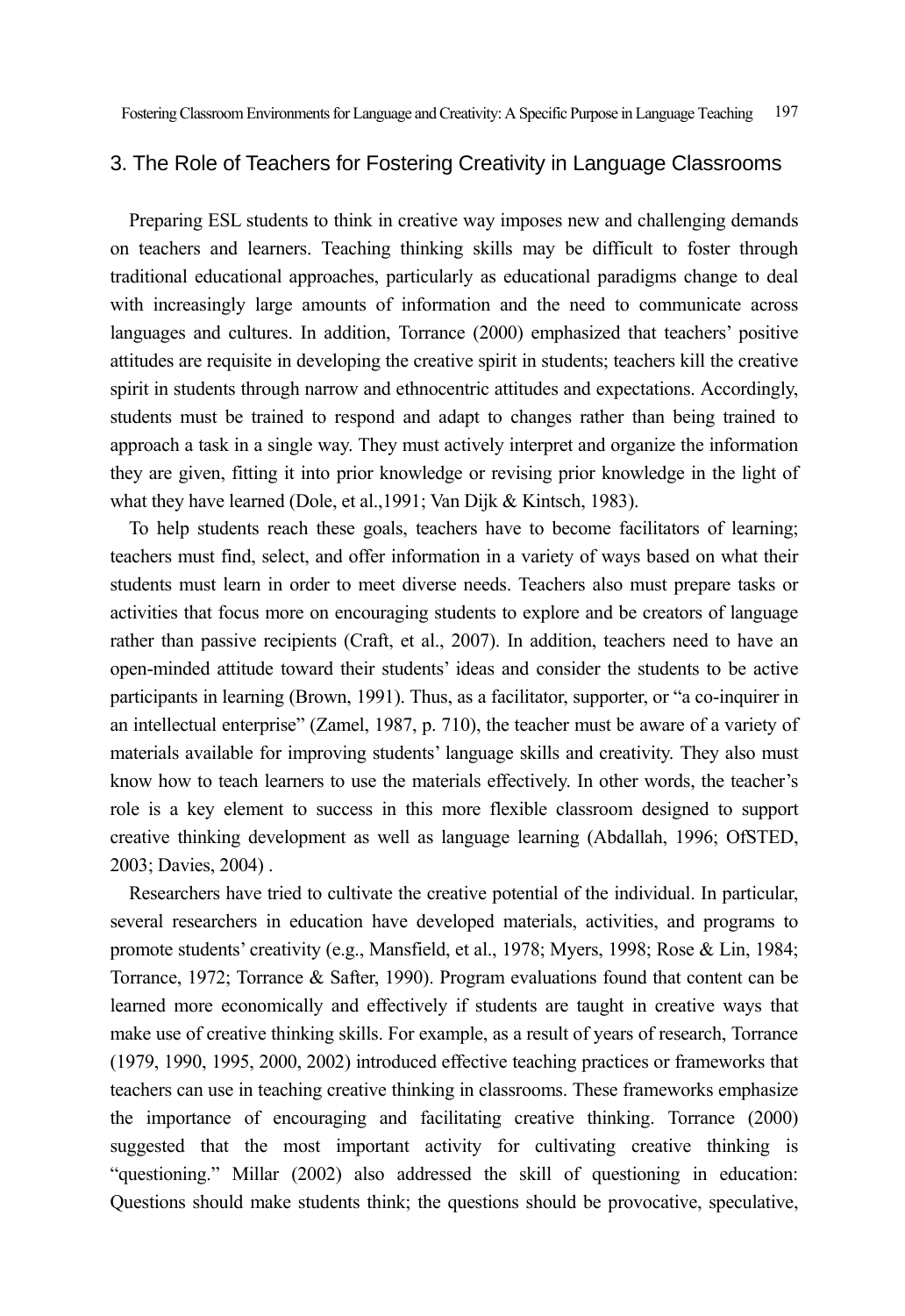and hypothetical because memorization does not promote creative thought.

Similarly, Torrance (2002) stated that educators or mentors are most helpful in achieving the creative potential of creative persons. Specifically, Torrance (2002) proposed that educators need to:

- be creatively motivated and committed to teaching creatively:
- help students strive for excellence, not perfection;
- present a curriculum that allows students to "learn something, not everything";
- allow "creative space" for students, with reasonable boundaries and structure;
- encourage in students an attitude of "healthy skepticism";
- instill adventure and fun in learning.
- Torrance also proposed that mentors need to:
- celebrate the individuality of the child;
- pay attention to the questions children ask;
- provide a different, yet noncompetitive perspective from parents.

The goal of language teaching must focus more on balancing the ability of students to use both creative thinking and language skills. Accordingly, the challenge for teachers is in finding ways of fostering creativity for language learners. The creativity tasks described in the next section, for example, may offer possible ways of teaching both language, content, and creative thinking skills. Because it is important that all learners have access to balanced opportunities, investigating creativity tasks that support language learning may be worthwhile.

In short, in both language and creativity learning the teacher's role is very important. The teacher can create an appropriate learning environment in which balance is central and attention is paid to both the principles of language learning and the skills involved in creative thinking.

## **III. THE PROJECT**

In order to explore the ideas presented in the literature on creativity, a 12-week project was developed that paired university-level pre-service teachers in the U.S. studying for their ESL teaching endorsements with middle school ESL students in another state. Fifteen ESL students who were enrolled in a language support program participated in the study, and they spoke their native language at home. The 15 teams each worked on three separate sets of creativity tasks through the medium of an electronic communication forum which is a web-based on-line teaching and learning environment. Teacher roles, the creativity tasks,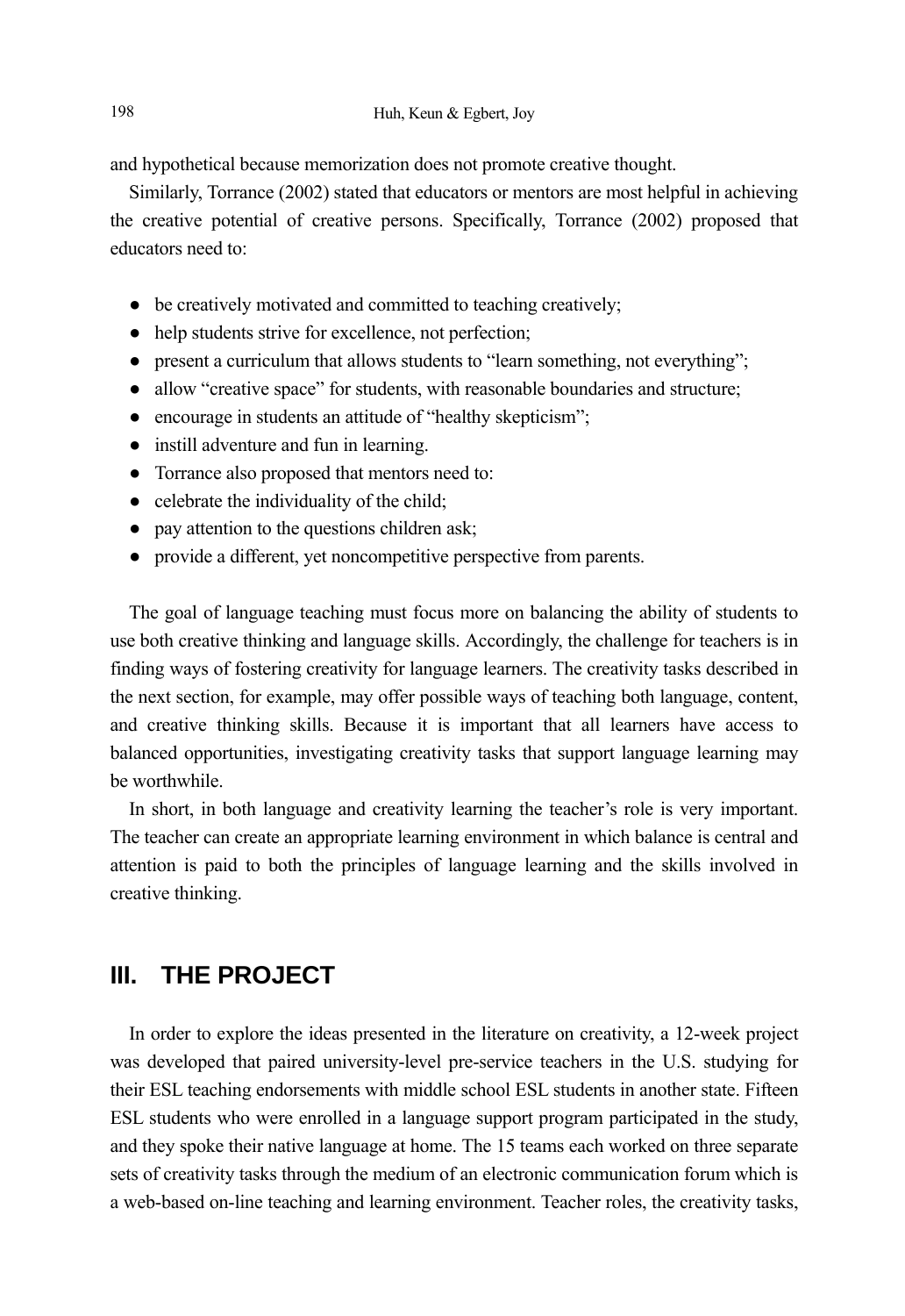and some of the outcomes of the project are discussed in this section to underscore how language and creativity may be integrated into language learning environments.

## 1. Teacher Roles

The role of the pre-service teachers was to help their ESL students think in various and different ways and to give positive feedback as students expressed their ideas in an informal, interactive atmosphere. One of the most important roles of the pre-service teachers was asking systematic and provoking questions that would promote ESL students' thinking. In addition, it was critical for the pre-service teachers to maximize the one-on-one interaction environment by providing positive feedback to their students' messages and helping their self-expression process by supporting them in completing their tasks. In keeping with the literatures on creativity and language learning, the teachers were given the instructions presented in Figure 1.

## **FIGURE 1 Project Instructions for Pre-service Teachers**

The main goal of this project is for you to help your ESL student develop as a creative thinker and language learner. You are expected to encourage your student to express their thoughts by looking at the world with new eyes.

- How to do it
	- 1. Ask questions that can help the ESL student think in various ways; Give them open-ended questions rather than questions that require simple and short answers. Ask questions that stimulate their imagination.
	- 2. Encourage your student to use their prior knowledge in addition to new knowledge to solve problems.
	- 3. Postpone grammar instruction and error correction until they write a final draft. Students must be allowed to express their ideas freely, without the constraints of grammar rules.
	- 4. Give value to the ESL student's answers so that they can be motivated and encouraged to write more.
	- 5. Give prompt, positive and frequent feedback as much as you can.
	- 6. Try to be a friend, helper, and supporter of them rather than a strict teacher.

To achieve the educational goal, the pre-service teachers needed to consider the development of language ability in addition to the cultivation of creativity. Their classroom instructor provided support and feedback as needed.

## 2. The Tasks

The three tasks were chosen from the text *Curious and Creative: Critical Thinking and*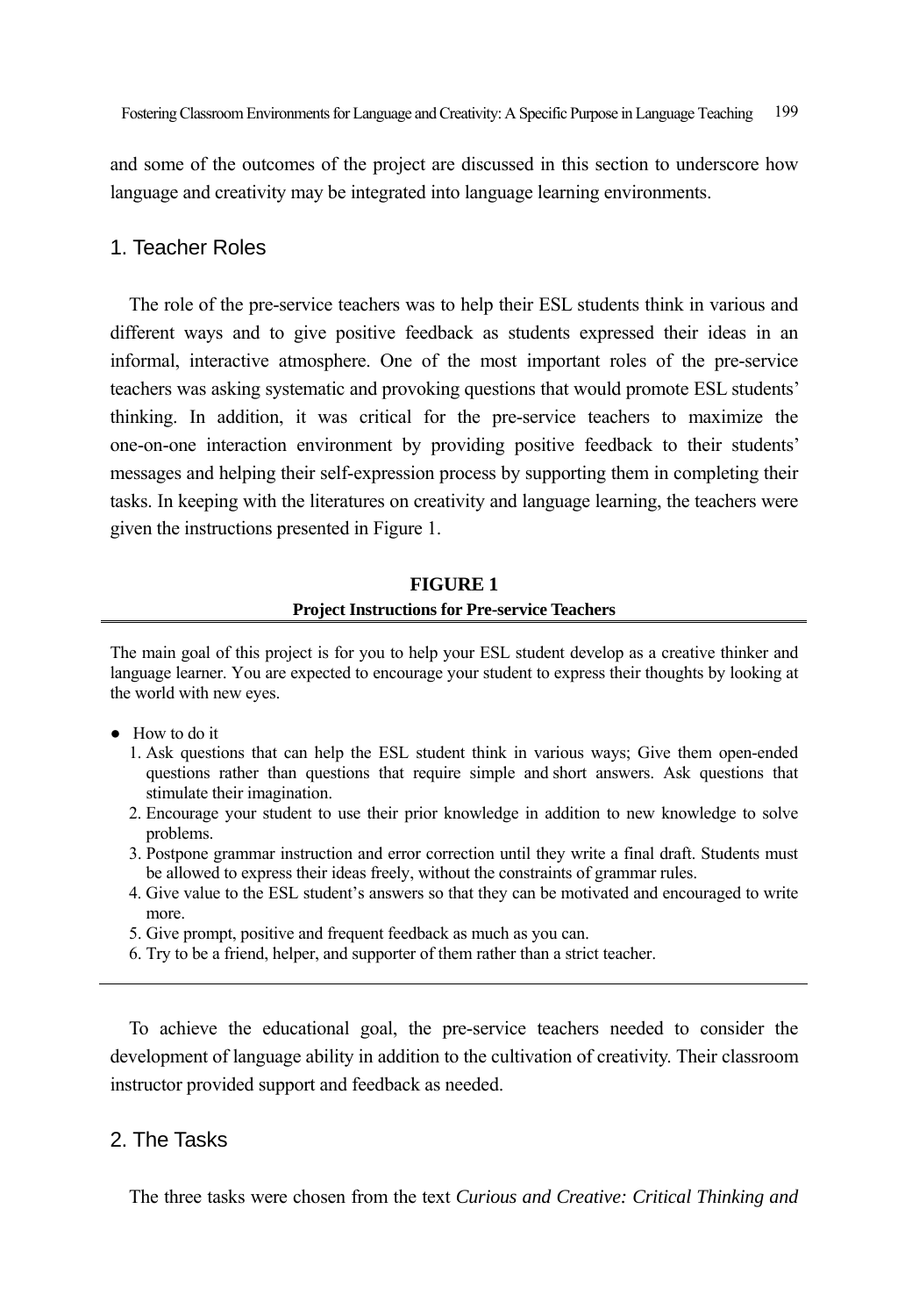*Language Development* (Green, 1993) based on principles from the creativity and language learning literatures. These included that: the students had some knowledge of the topics and the topics were relevant to their lives; the tasks provided flexibility and could support divergent thinking, and; language was central to the practice of creativity. The three general topics were food, weather, and shapes. Each task lasted for three weeks, and during each task the partners received and wrote about three related pictures at least once per week. The task schedule given to the teachers is presented in Figure 2, and a sample picture for the food task is shown in Appendix A.

## **FIGURE 2 Weekly Project Schedule**

Week 1: Initiation

- Ask initial questions.
- Help ESL students to think in various ways.
- Provide feedback for cultivating their thinking.

Week 2: Expansion

- Ask expansive questions (asking questions for them to think rather than yes/no questions).
- Promote your student to think in different ways.
- Provide sufficient and rich feedback.

Week 3: Elaboration

- Help your students synthesize and elaborate ideas.
- Give language (English) support (providing implicit feedback to increase their awareness about their language use).

The ESL students were given instructions to read and think carefully, correspond with their partners as much as they wanted/needed to (minimum of once per week), and to have fun. Their on-site ESL classroom teacher provided help and support.

## 3. Data Collection and Data Analysis

Data were collected systematically throughout the course of the project in order to cull suggestions for practice and future research. The asynchronous electronic forum in which participants interacted tracked the number and content of postings and replies and provided details of the student/ teacher interactions. In addition, the teachers, their instructor, and the ESL teacher turned in journals, and the ESL students completed an end-of-course survey about their experiences.

Data were analyzed through content coding, categorizing, and thematizing. The coding scheme was open to emerging categories at any time till the final coding process. Member check techniques were used for data analysis processes in order to confirm the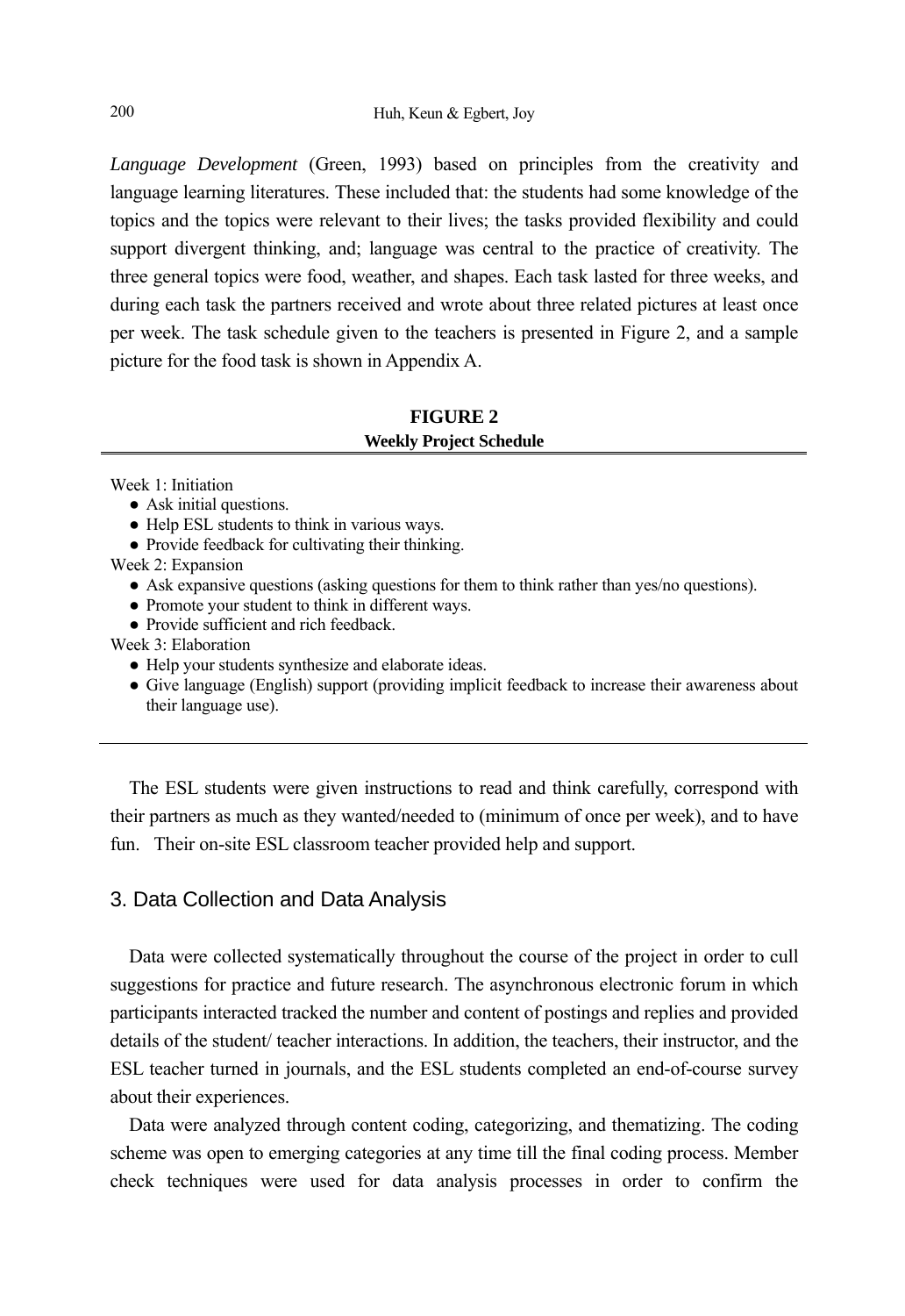interpretations that the researchers made. Patterns in the data are discussed below.

## **IV. OUTCOMES**

The brief discussion in this section underscores the possibilities for language and creativity learning and practice that the tasks provided. The foci of this section include input, scaffolding, challenge, relevance, and the four divergent thinking skills.

#### 1. Language Input

Input is important for language learning (e.g., Gass & Selinker, 2001; Krashen, 1982; Long, 1985, 1996; Pica, 1994). Researchers agree that the most obvious factor that affects input utilization is frequency (Gass & Selinker, 2001). This means that if something is very frequent in the input it would likely be noticed, and therefore, learned (Schmidt, 1992). During this project, the students received a lot of questions according to the objectives of each phase. The questions offered students the opportunity to notice question formation and word use. In addition, the students had constant and implicit feedback (modeling) on errors in some words or sentence structures and received explicit responses to their messages from their partners. For example, a student repeatedly misspelled the word "favorite" as "faboriti." The partner of the student modeled the correct word six times until the student used it correctly:

- S: My faboriti food is pizza…what is your faboriti TV show? (Week four)
- T: What are your favorite sports?
- T: What is your favorite food? (Week five)
- T: What is your favorite food in the picture?
- T: My favorite pizza is hawaiian. (Week six)
- T: My favorite dessert is cheesecake!
- T: What is your favorite season and why? (Week ten)
- S: My favorite season is winter because I can make snowmen. What is your favorite season? (Week eleven)

Many other interactions showed a similar pattern. In other words, the ESL students in this project had opportunities to be exposed to a body of second language data while working on creative thinking with their pre-service teacher partners.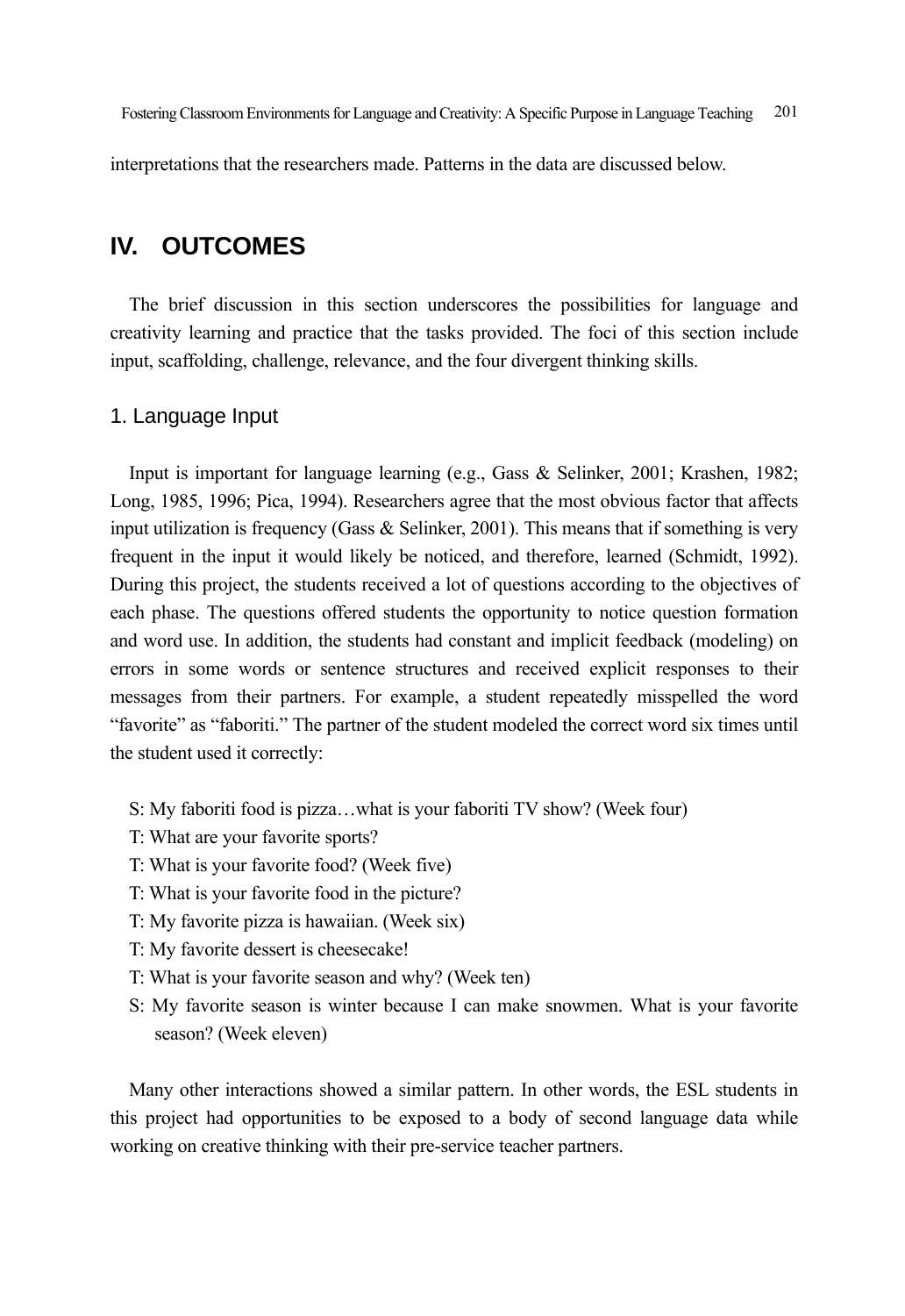## 2. Scaffolding

During the project, the pre-service teachers also provided language scaffolding that supported the ESL students' comprehension of the task. For example, the pre-service teachers carefully selected their words when they asked the students questions. In other words, they tried to make their question more understandable for their students. For instance, a pre-service teacher asked, "What type of weather is happening by the tree and drinking fountain?" and then clarified the question by describing what she sees in the picture 'Unusual Weather':

In the picture you see the drinking fountain and the tree is drawn with dotted lines. This means that you can see the outline or shape of the object, but not until you get really close to it, may you figure out what it is. This type of weather makes it hard to see. This type of weather is foggy. I am not sure if you have experienced fog where you live, but in Seattle, we had some of that a few days ago. It made it difficult to see and people drove really slowly to prevent any accidents or problems. I hope that this helps you a bit.

The pre-service teacher intended to increase her student's comprehension of a certain concept and provided scaffolded input.

Another pre-service teacher scaffolded by asked his student questions that made the discussion of the crazy shapes picture more relevant to his partner's life: "Which shapes do you see the most?" "Are there any shapes missing from your classroom that you saw on that list of shapes?" and "Are there any differences that you think make Shape Town better than your town?" Other teacher/student pairs negotiated meaning in a variety of ways to come to understandings about their creative interpretations of the task materials, and project interactions showed that the students used the varied scaffolds in different ways in understanding and completing the task process.

### 3. Challenge

The individual feedback from their partners challenged the students to answer questions that were appropriate for both their language and creative abilities. For example, a pre-service teacher asked more challenging questions after giving her student praise on the previous questions: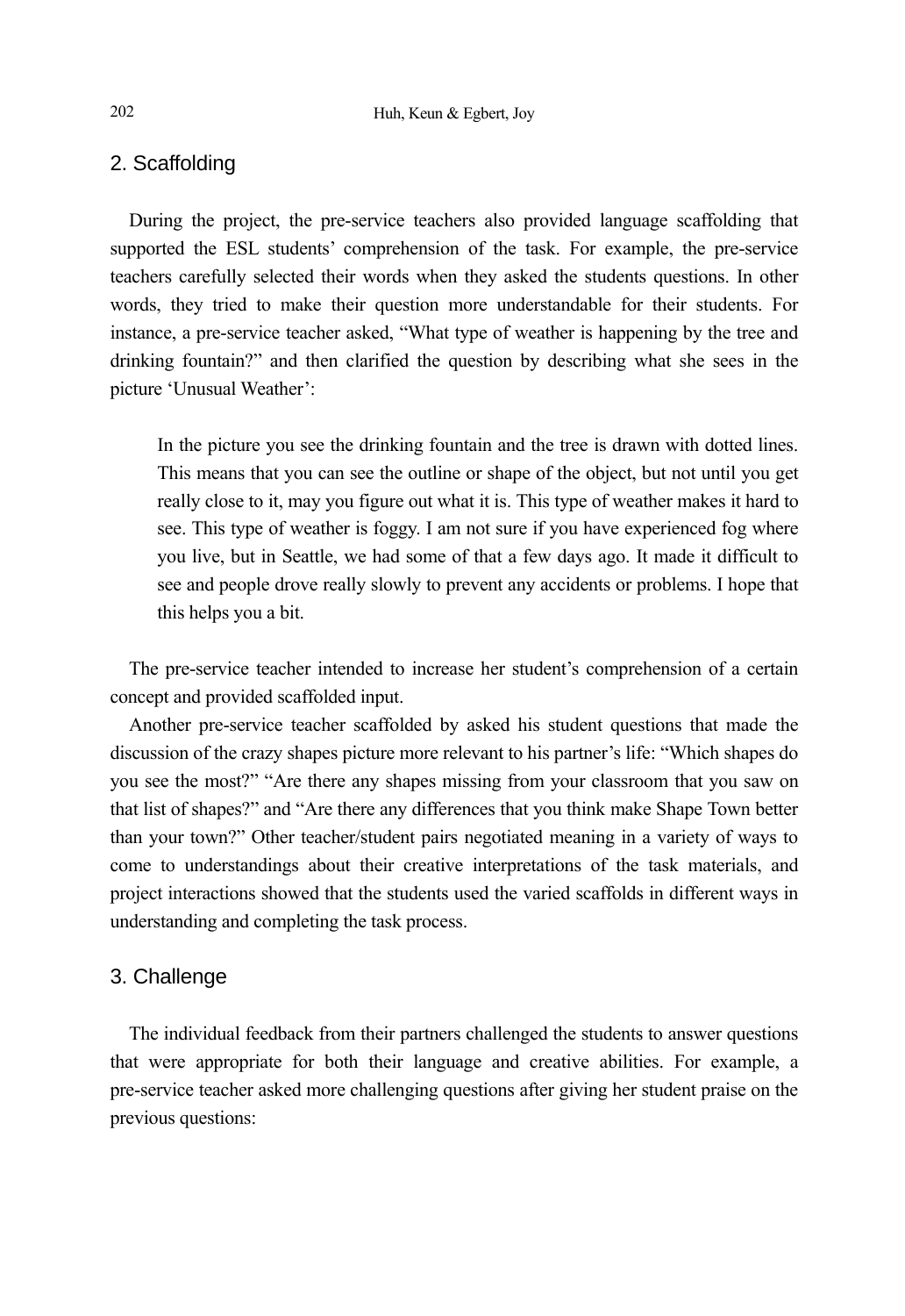Good job on the last questions. Here are some more…Which shapes can be cut into triangles? Describe how the square, rectangle and diamond are similar. This one may be a little hard…if you get the last question, try this one.

Another pre-service teacher also provided a harder question along with positive feedback:

Wow, good job on the last response. Now I would like you to answer this question: What would happen if things in the world around you were shaped differently?

As the project progressed, the teachers also adjusted their level of language input more precisely to fit their students' level of language proficiency. For example, the teachers wrote in their course journals:

- He was able to decipher and complete both of these tasks which leads me to believe that his level of fluency and comprehension was underestimated…for the next task I have asked questions that are not either-or. Rather than starting with basic questions I am going to bump up the level of difficulty.
- I continue to notice that his written language is not very good… I can tell that he has the thinking skills just not the language to express himself properly yet.
- At first I thought that he spoke perfect English and I wondered how this project would help him. After talking to him for a while now, I can see that he makes many grammatical errors in his English. He can definitely carry on a normal conversation, but some of his sentences were difficult to discern what he was saying.

In addition, as they had more appropriate feedback from their partners, the ESL students gave feedback to the pre-service teachers. For example, some students commented about the pre-service teachers' feedback:

- These questions are kind of hard but it is okay.
- I fell(felt) very good with this project...and I fell(felt) very well when someone help me and that's why I like to do this project…because I can do things better now…

Through the creativity tasks the students were able to work at or beyond their language level and express themselves in different ways.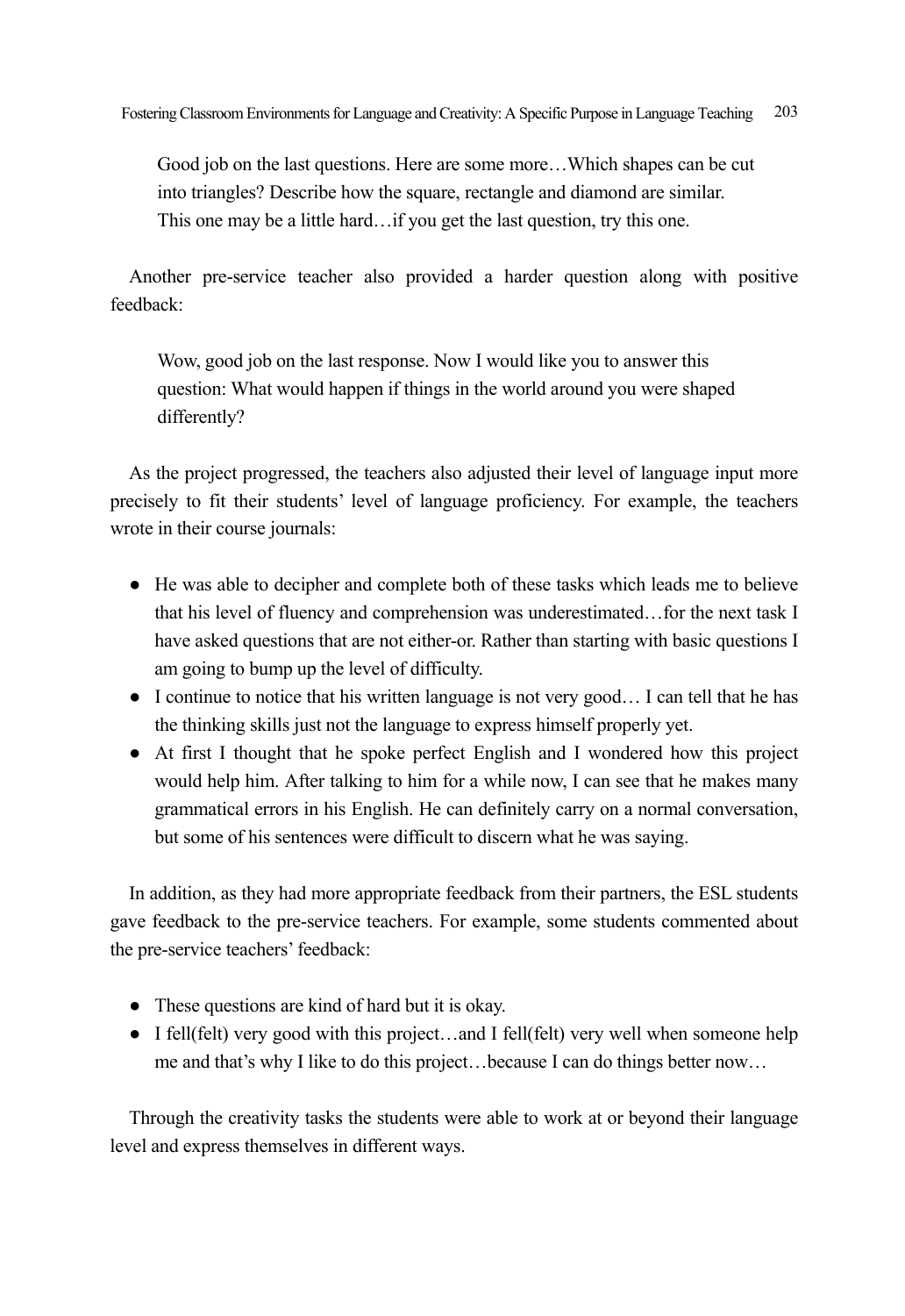## 4. Relevance

During the project, the teachers and students used the task materials as a foundation to ask questions of each other. For example, a pre-service teacher created task questions relevant to shapes and soccer after she knew that her student liked soccer. She asked "I have some questions for you about soccer! What is the shape of a soccer field?" Other participants also created questions related to the students' personal tastes in food, their favorite weather, and specific items in the task materials.

According to previous research, building a strong familiarity between interlocutors is important to interaction because in general it has a positive impact on comprehension (Gass & Varonis, 1994; Markee, 2000). The pre-service teachers were aware of this and a pre-service teacher's note reflects their idea well: "I think that the more personal you make the questions for your student the better, because they will care more about what is being asked. In turn, when he or she responds the answer will be more in depth and meaningful." A discussion excerpt shows personal questions created by the pre-service teacher around the task materials:

- T: What is your favorite food? What is your favorite food in the picture?
- S: My favorite food is pizza. My favorite food in the picture is a hamburger.
- T: Ask three of your friends what kind of pizza they like best, pepperoni or cheese. Which kind one?
- S: My three friends said pepperoni. What do you think?
- T: My favorite pizza is Hawaiian. It has Canadian bacon and pineapple on it! Mmmmmmm!

Focusing on the tasks seemed to make it easy for the pairs to become familiar in ways that they might not otherwise.

#### 5. Creativity Skills

The discussions show that students showed progressively more evidence of creative thinking as the questions and interaction focused more specifically on the elements of creativity. During week three of each task when the questions were more open-ended and asked for more elaboration, the students' responses were not only more elaborate but also longer.

The discussion data imply that as the question allows more freedom, and as they become more comfortable with a non-judgmental audience, the students write more. This concurs with findings by Deitering and Huston (2004) and other researchers.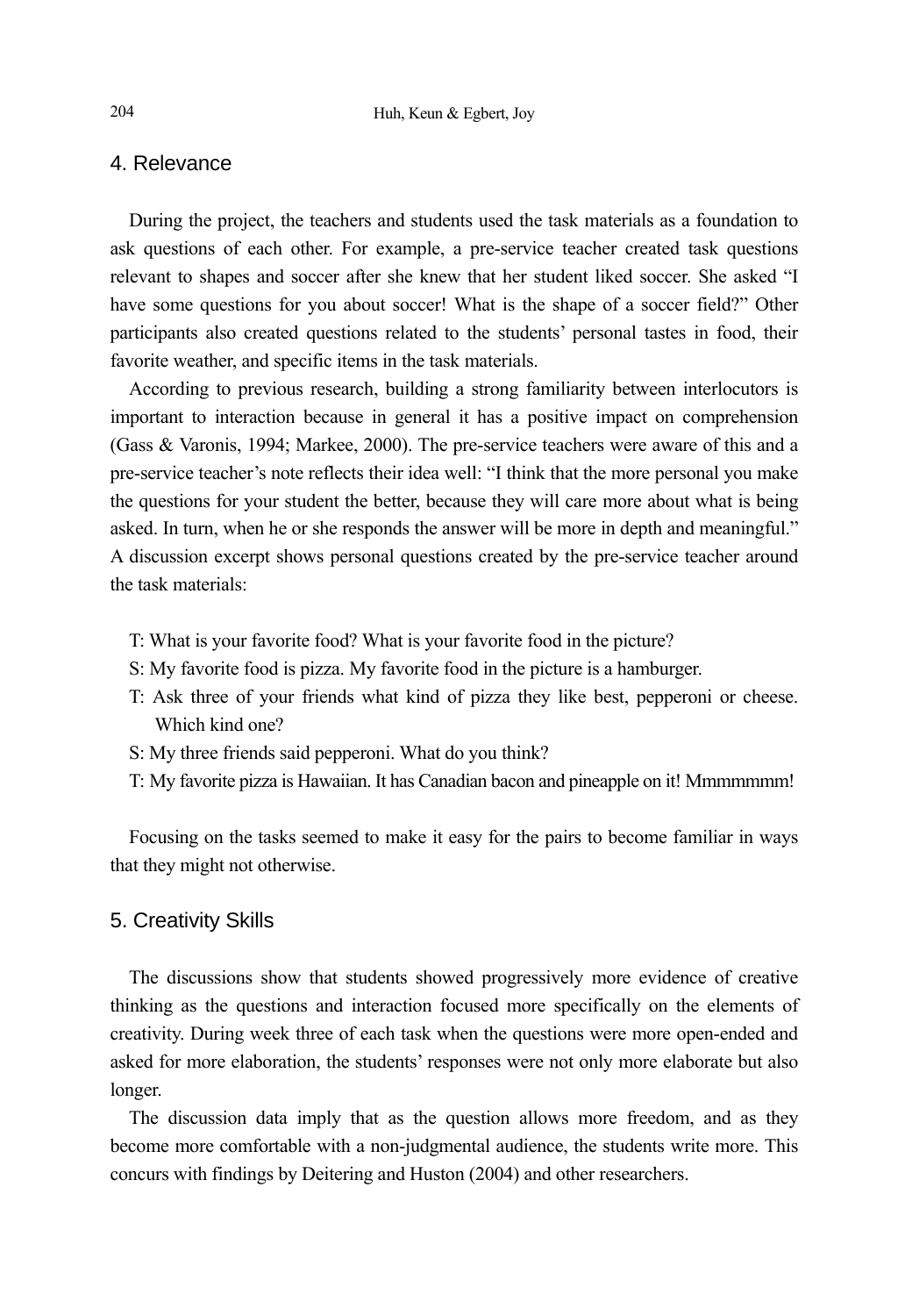#### 1) Fluency

When the ESL students were presented with questions that focused on stimulating fluency, for example, questions that asked the students to respond in quantity; students generated a number of ideas relevant to the topic area. In other words, they wrote many different words or ideas to answer the question. For example, when a teacher asked the question, "Can you describe what you see in the Food Hop worksheet? List the example of each shape.", the partner student responded with several ideas about the picture material. As Torrance (1979) states that fluency implies understanding, not just remembering information that is learned, discussion data showed the students' use of fluency-thinking skills through the task process.

#### 2) Flexibility

Likewise, when pre-service teachers asked questions that could help the students think flexibly, the students generated responses that show they were using their flexibility. The students were asked questions such as, "What ideas come up in your mind related to some of the shapes we have talked about?" or "Besides the sun, where else can you get warmth from?"

One student described his favorite book written about storms and added his various feelings and ideas related to the story:

The book was called thunderstorm it looked like a good book couse[cause] it showed deferent[different] storms. I like storms. It had a few pictures in it. They were color pictures. Once, there was this thunderstorm, I was running home and then when I was close to the house, I was floating in the air. Well, probably the air or the wind picked me up. I was impressed about how the wind could pick me up. I felt like I could fly.

The message includes the student's creative wonderings that reflect his flexible thinking. Overall, the ESL students' discussion messages showed that they had the opportunity to develop their flexibility through the task process.

#### 3) Originality

The task pictures themselves were unusual and original and these materials provided models of originality. In fact, originality is the most salient creative thinking skill shown in the discussion out of the four essential creative thinking skills. Students were asked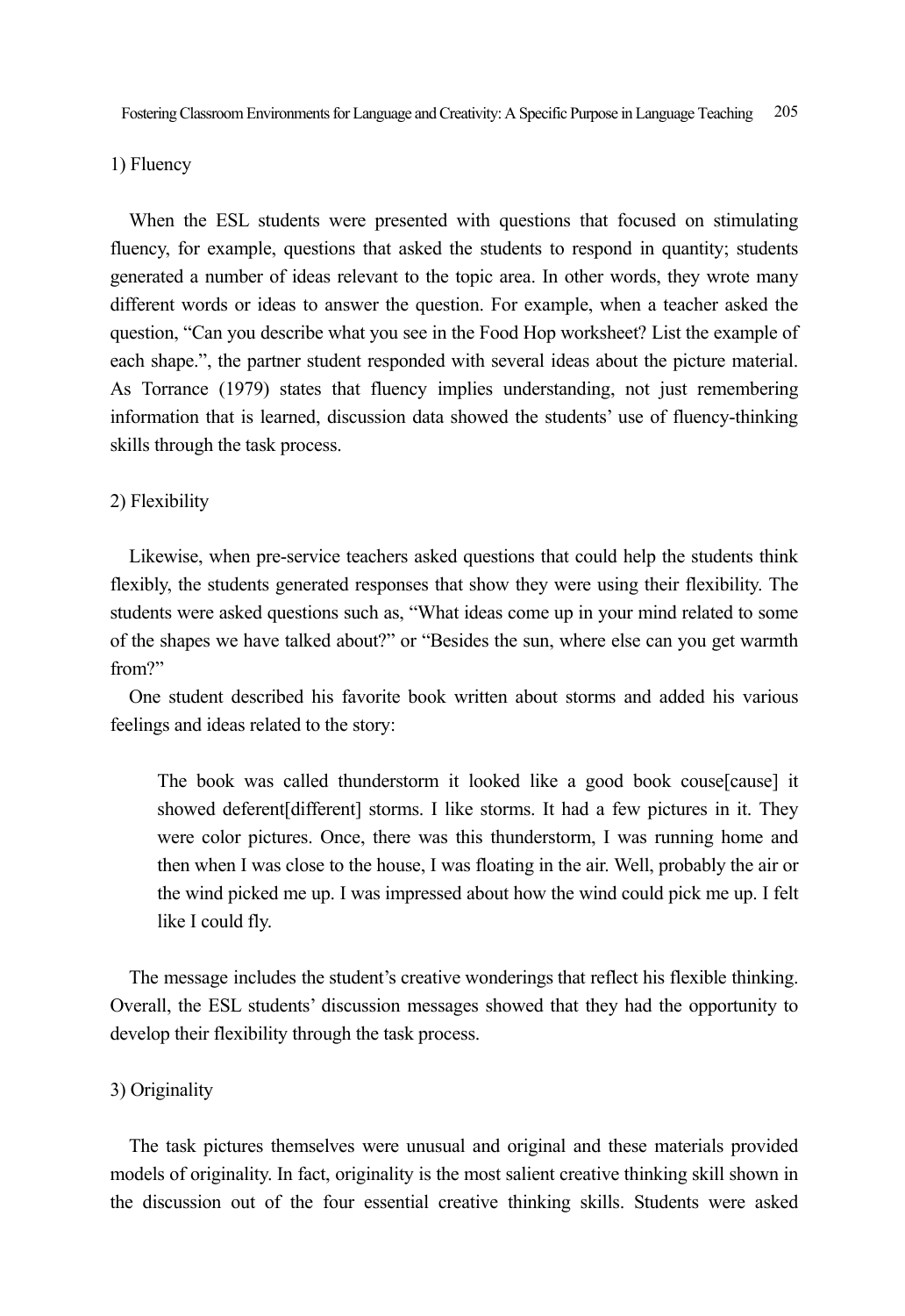questions that included, "Imagine…" "Suppose…" "What if…" or "Create your own story about …" to stimulate their imaginations. The students' messages that responded to those questions contain their imaginative and unique ideas. One student created a story to tell what is going on in the picture "Food Hop":

There's a picture I got and it's called the food hop. And there's like a corn dancing in a dress and that's pretty weird that's what I think. And, a pizza wearing a shoe dancing with a broccoli that has bows on its head. And like a[an] apple and a piece of cheeses and a hamburger. Why do you think that these vegetables are dancing? Is it maybe because they are happy that they are not going to get eaten? It could be a lot of reasons why you can tell me later why you think these non-living thing that can't even talk or nothing like that? If you really think about it you will be like what that crazy. But that would be weird if they could really talk to you while your[you're] eating them and there like a live. But in a way I'm glad that they don't talk to us.

When the pre-service teachers asked very creative questions to stimulate the students' imaginations, the students generated very uncommon and unique ideas in response to the questions: Some students were even curious about something related to a topic and asked their own questions that represented their original ideas:

- Where do you think shape come from?
- What will you do if your house were a triangle? ... what if your shoes were rectangles?
- Why do you think the hamburger is wearing glasses? Where are they? Why do [does] the carrot have just one shoe?

From the discussion, therefore, it appeared that the students had the opportunity to develop their originality as they showed their potential for original thinking in English in their messages through creative stories or questions.

#### 4) Elaboration

Many of the excerpts noted previously reveal that the students wrote with more detailed ideas and information in the message when they received the questions that encouraged them to use elaborate.

In general, students received questions that seemed to stimulate or spark their creative potential. This implies that, as indicated in the literature, questioning was an important strategy to provoke creative thought and to develop creative thinking.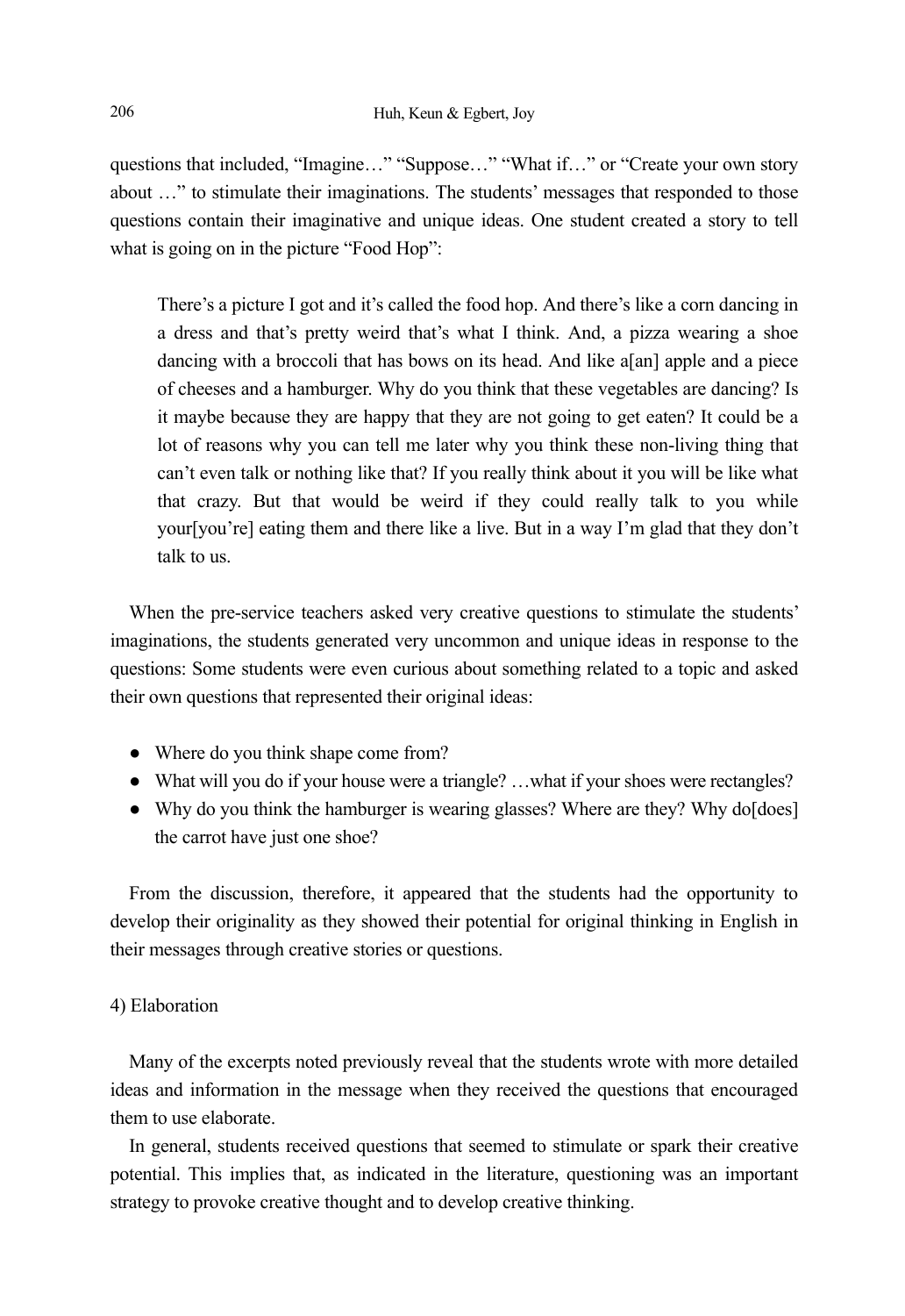# **V. RECOMMENDATIONS**

The ESL teacher in this project mentioned that the students had not been taught previously in a way that encouraged them to think differently and therefore they had a hard time dealing with some of the challenges of the project. Although these students in this project were in a special context, each having individual interaction and being relatively anonymous through the use of the electronic forum, the outcomes of this project lead to several recommendations supported by the literature. Most important is that individual teachers understand that they can awaken, sustain, or direct a learner's interest as they:

- believe in all language learners' creative potential and help them develop their skills.
- provide level-appropriate tasks that can challenge students in terms of language and creativity.
- offer frequent, positive, and scaffolded feedback for individual learners.
- create supportive, flexible, and balanced learning environments that enhance learners' language learning and creative thinking.
- provide learners enough time to think creatively and enough input in the target language.
- make learning relevant and autonomous.
- ask questions that require learners to respond in specific, creative ways.

Researchers vary on whether creative thinking can be taught, but clearly from the findings of this project it can be encouraged and supported while teaching language. Research needs to be done to illuminate further the advantages to teaching creativity in language classrooms. However, the need for language learners to think creatively in many aspects of their lives is clear, and developing learning environments that foster creativity should be a specific purpose for all language teachers.

## **REFERENCES**

Abdallah, A. (1996). Fostering crativity in student teachers, *Community Review, 14*, 52-27.

- Boden, M. A. (1999). Computer models of creativity. In R. J. Sternberg (Ed.), *Handbook of creativity* (pp. 351-372). Cambridge, U.K.: Cambridge University Press.
- Brown, H. D. (1991). TESOL at twenty-five: What are the issues? *TESOL Quarterly, 25*, 245-260.
- Carringer, D. C. (1974). Creative thinking abilities in Mexican youth: The relationship of bilingualism. *Journal of Cross-Cultural Psychology, 5*, 492-504.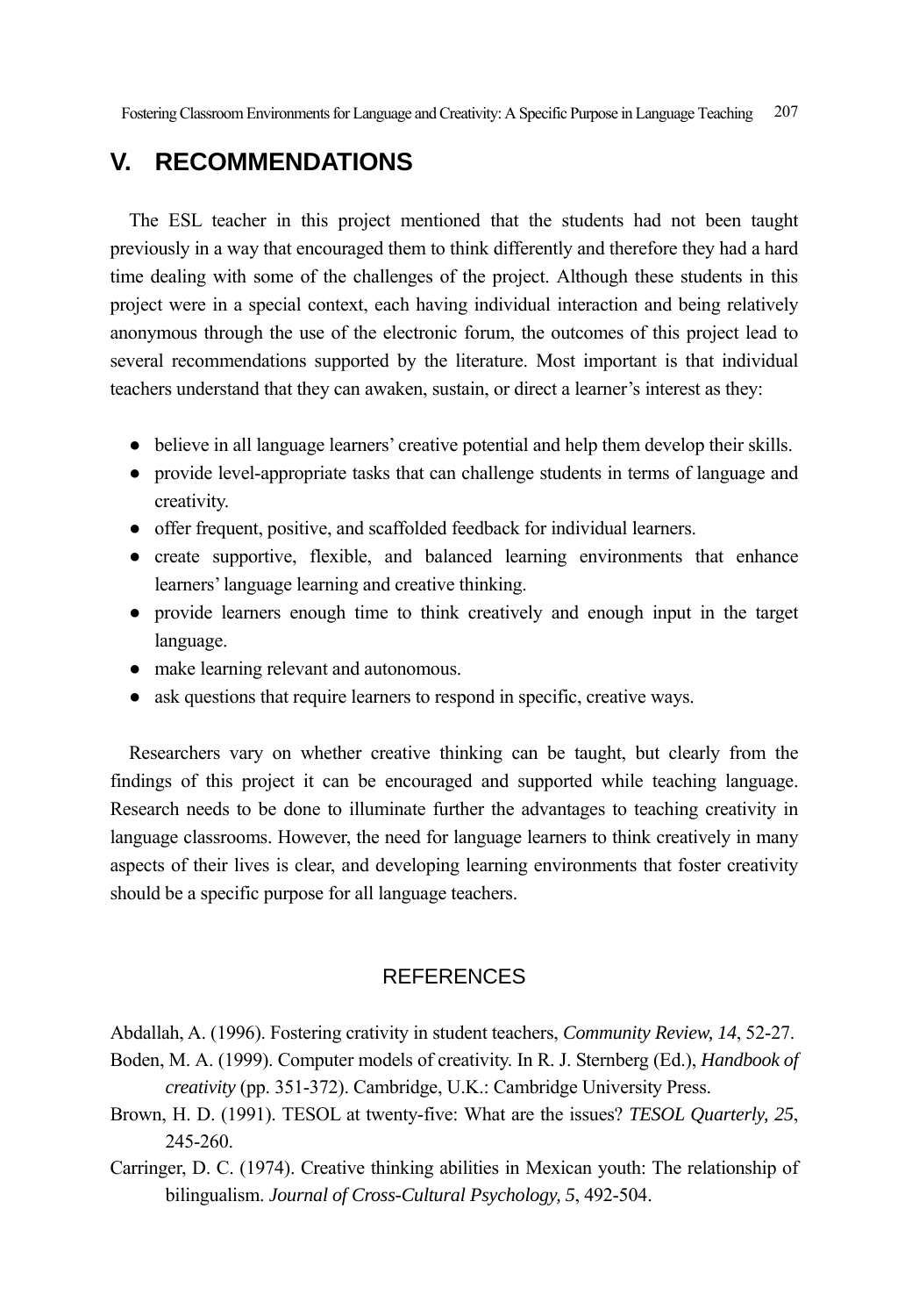- Corbett, E. P. J. (1990). *Classical rhetoric for the modern student*. (3rd ed.). New York: Oxford University Press.
- Craft, A. (2000). *Creativity across the primary curriculum [electronic resource]: framing and developing practice.* London; New York: Routledge.
- Craft, A., Cremin, T., Birmard, P., & Chappell, K. (2007). Teacher stance in creative learning: A study of progression. *Thinking Skills and Creativity, 2*, 136-147.
- Csikszentmihalyi, M. (1996). *Creativity: flow and the psychology of discovery and invention*. New York: HarperCollins.
- Cummins, J. (1996). *Negotiating identities: Education for empowerment in a diverse society*. Los Angeles: California Association for Bilingual Education.
- Davies, D. (2004). *Creative teachers for creative learners: a literature review*. Retrieved November, 2005, from http://www.ttrb.ac.uk/attachments/c3096c7b-da04-41efa7ac-50535306e8fb.pdf
- Davis, G. A. (1992). *Creativity is forever* (3<sup>rd</sup> ed.). Dubuque, IA: Kendall Hunt Publishing.
- De Bono, E. (1970). *Lateral thinking*. Blanford, England: Direct Educational Services.
- De Bono, E. (1975). *Think links*. Blandford Forum, Dorset, UK: Direct Education Services.
- De Bono, E. (1983). The direct teaching of thinking as a skill. *Phi Delta Kappan, 64*, 703-708.
- Deitering, A., & Huston, S. (2004). Weblogs and the "middle space" for learning. *Academic Exchange Quarterly, 8* (4).
- Dole, J., Duffy, G. Roehler, L, & Pearson, P. (1991). Moving from the old to the new: Research on reading comprehension instruction. *Review of Educational Research*, *61*, 239-264.
- Elliot, R. K. (1975). *Imagination, a kind of Magical Faculty*. Inaugural lecture, University of Birmingham. 1975.
- Fleith, D. S., Renzulli, J. S., & Westberg, K. L . (2002). Effects of a creativity training program on divergent thinking abilities and self-concept in monolingual and bilingual classrooms. *Creativity Research Journal, 14*, (3 & 4), 373-386.
- Gass, S. & Selinker, L. (2001). *Second language acquisition: An introductory course*. London: Lawrence Erlbaum.
- Gass, S. & Varonis, E. (1994). Input, interaction and second language production. *Studies in Second Language Acquisition Research, 16*, 283-302.
- Green, N.S. (1993). *Curious and creative: Critical thinking and language development.* Reading, Massachusetts: Addison-Wesley Publishing Company.
- Gruber, H. E., & Wallace, D. B. (1999). The case study method and evolving systems for understanding unique creative people at work. In R. J. Sternberg, *Handbook of creativity* (pp. 93-115). Cambridge, U.K.: Cambridge University Press.
- Guilford, J. P. (1950). Creativity. *American Psychologist, 5*, 444-454.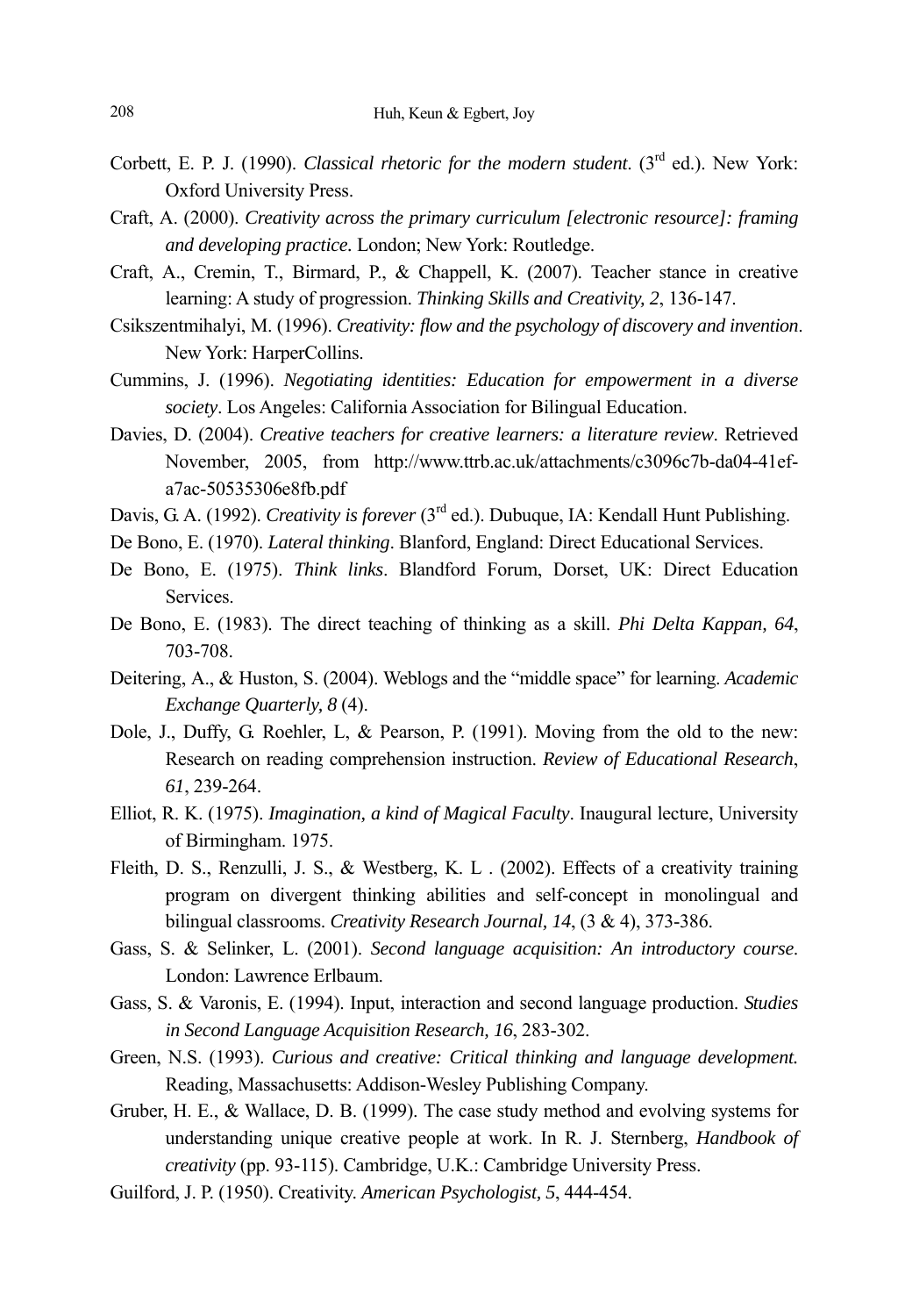Guildford, J. P. (1977). *Way beyond the IQ*. Buffalo, NY: Creative Education Foundation.

- Guildford, J. P. (1983). Transformation: Abilities or functions. *Journal of Creative Behavior, 17*, 75-86.
- Hakuta, K. (1986). *Mirror of language: The debate on bilingualism*. New York: Basic Books.
- Hakuta, K. & Diaz, R. (1985). The relationship between degree of bilingualism and cognitive ability: a critical discussion and some new longitudinal data. In K. E. Nelson (Ed.), *Children's Language*, Volume 5 (pp. 319-344). Hillsdale, N. J.: Lawrence Erlbaum Associates.
- Kessler, C., & Quinn, M. E. (1987). Language minority children's linguistic and cognitive creativity. *Journal of Multilingual and Multicultural Development, 8,* 173-186.
- Konaka, K. (1997). *The relationship between degree of bilingualism and gender to Divergent thinking ability among native Japanese-speaking children in the New York area*. University Microfilms International.
- Krashen, S. (1982). *Principles and practice in second language acquisition*. Oxford: Pergamon Press.
- Long, M. H. (1985). Input and second language acquisition theory. In S. M. Gass  $\& C. G.$ Madden (Eds.), *Input in second language acquisition* (pp. 377-393). Rowley, MA: Newbury House Publishers.
- Long, M. H. (1996). The role of the linguistic environment in second language acquisition. In W. C., Ritchie & T. K. Bahtia (Eds.), *Handbook of second language acquisition* (pp. 413-68). New York: Academic Press.
- Lubart, T.I. (1999). Creativity across cultures. In R.J. Sternberg (Ed.), *Handbook of Creativity*. Cambridge: Cambridge University Press.
- Mansfield, R. S., Busse, T. V., & Krepelka, E. G. (1978). The effective ness of creativity training, *Review of Educational Research, 48* (4), 517-536.
- Markee, N. P. P. (2000). *Conversation analysis.* Mahwah, NJ: Erlbaum.
- Martindale, C. (1999). Biological bases of creativity. In R. J. Sternberg, *Handbook of creativity* (pp. 137-152). Cambridge, U.K.: Cambridge University Press.
- Millar, G. W. (2002). *The Torrance kids at mid-life*. Westport, CT: Ablex.
- Myers, R. E. (1998). *Mind sparklers: Book2 for grades 4-8.* Waco, Texas: Prufrock Press.
- OfSTED. (2003). *Expecting the unexpected: Developing creativity in primary and secondary schools*. London: OfSTED.
- Pennington, M. C. (1996). *The computer and the non-native writer: A natural partnership.* Cresskill, NJ: Hampton Press.
- Pica, T. (1994). Research on negotiation: What does it reveal about second-language learning conditions, processes, and outcomes? *Language Learning, 44*(3), 493-527.
- Ricciardelli, A. L. (1992). Bilingualism and cognitive development in relation to threshold theory. *Journal of Psycholinguistic Research, 21*, 301-316.
- Rose, L. H., & Lin, H. T. (1984). A meta-analysis of long-term creativity training programs.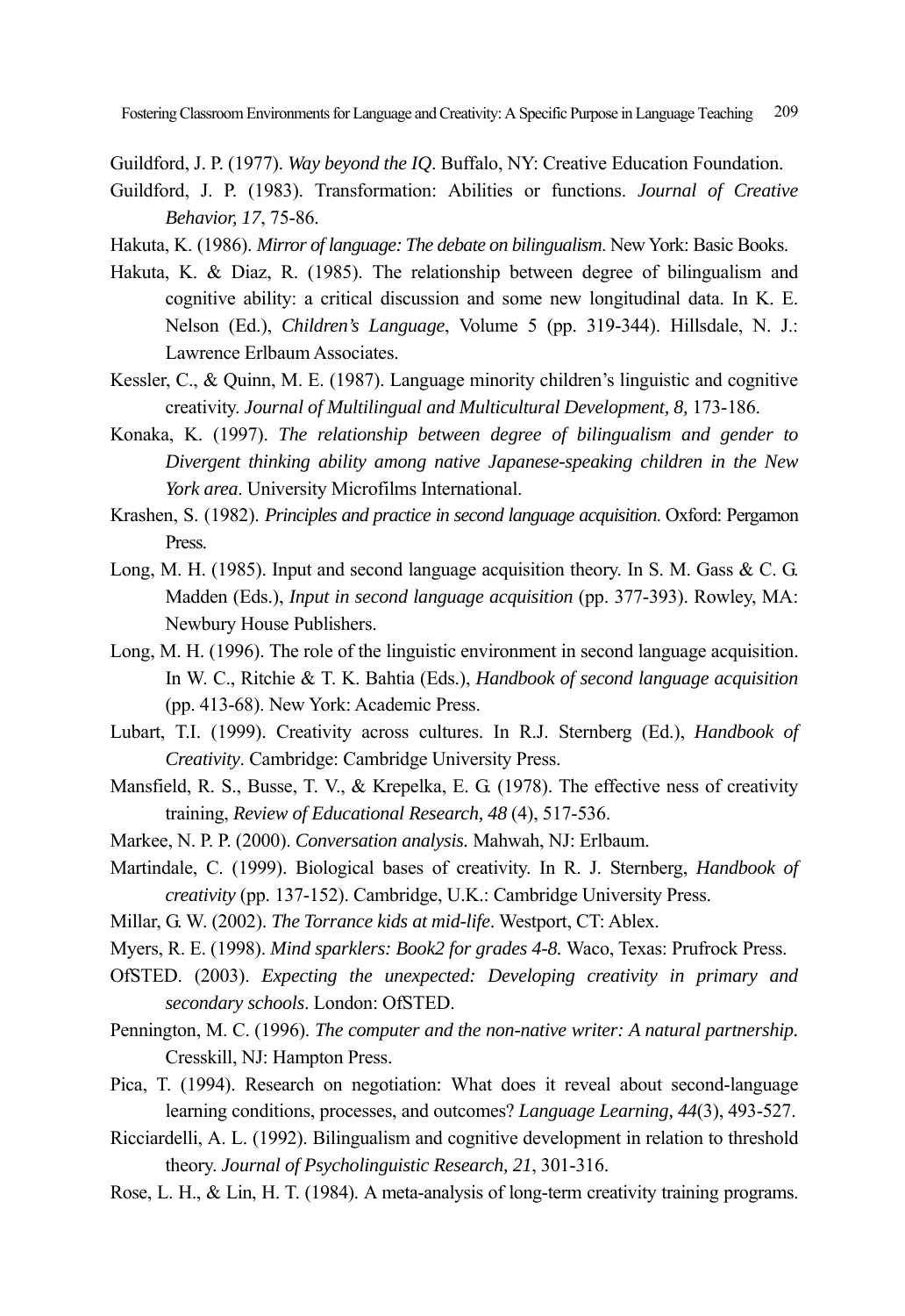*Journal of Creative Behavior, 18*, 11-22.

- Schmidt, R. (1992). Awareness and second language acquisition. *Annual Review of Applied Linguistics, 13*, 206-226.
- Stein, M. I. (1974). *Stimulating creativity* (Vol. 1). New York: Academic.
- Stone, T. T., III. (1996). The academic impact of classroom computer usage upon -class primary grade level elmentary school children. *Dissertation Abstracts International, 57-60*, 2450.
- Taylor, A. (1959). The nature of creative process. In P. Smith (Ed.), *Creativity*. Hastings House. New York.
- Torrance, E. P. (1963). *Education and the creative potential*. Englewood Cliffs, NJ: Prentice-Hall.
- Torrance, E. P. (1972). Can we teach children to think creatively? *Journal of Creative Behaviour, 6* (2). 114-143.
- Torrance, E. P. (1979). *The search for satori and creativity*, Buffalo, NY: Creative Education Foundation.
- Torrance, E. P. (1986). Teaching creative and gifted learners. In, M. C. Wittrock, *Handbook of Research on Teaching* (2<sup>nd</sup> Ed.), (pp. 630-647). Educational Research Association, London: Collier Macmillan Publishers.
- Torrance, E. P. (1987). Can we teach children to think creatively? In S. G. Isaksen. (Ed.), *Frontiers of creativity research: Beyond the basics.* Buffalo, NY: Bearly.
- Torrance, E. P. (1995). *Creative motivation scale*. Athens: Georgia Studies of Creative Behavior.
- Torrance, E. P. (2000). *On the edge and keeping on the edge: The University of Georgia annual lectures on creativity* (Ed.). Connecticut: Ablex Publishing.
- Torrance, E. P. (2002). *The manifesto: A guide to developing a creative career*. Westport, Connecticut: Ablex Publication.
- Torrance, E. P. & Safter, H. T. (1990). *The incubation model of teaching: Getting beyond the Aha!* Buffalo, NY:
- Treffinger, D. J. (1986). Fostering effective, independent learning through individualized programming. In J.S. Renzulli (Ed.), *Systems and models for developing programs for the gifted and talented.* Mansfield Center, CT: Creative Learning Press.
- Treffinger, D. (2002, April-June). Reaffirming the power of creativity and creative problem solving for children and youth. *Creative Learning Today, 11*, 10-11.
- Treffinger, D. J., Young, G. C., Selby, E. C., & Shepardson, C. A. (2002). *Assessing creativity: A technical guide.* (Report #02170). Storrs, CT: National Research Center on the GIFTED AND talented, University of Connecticut.
- Van Dijk, T. A., & Kintsch, W. (1983). *Strategies of discourse comprehension.* New York: Academic.
- Wallace, G. (1926) *The art of thought.* New York: Harcourt Brace.
- Zamel, V. (1987). Recent Research on Writing Pedagogy. *TESOL Quarterly, 21* (4), 697-712.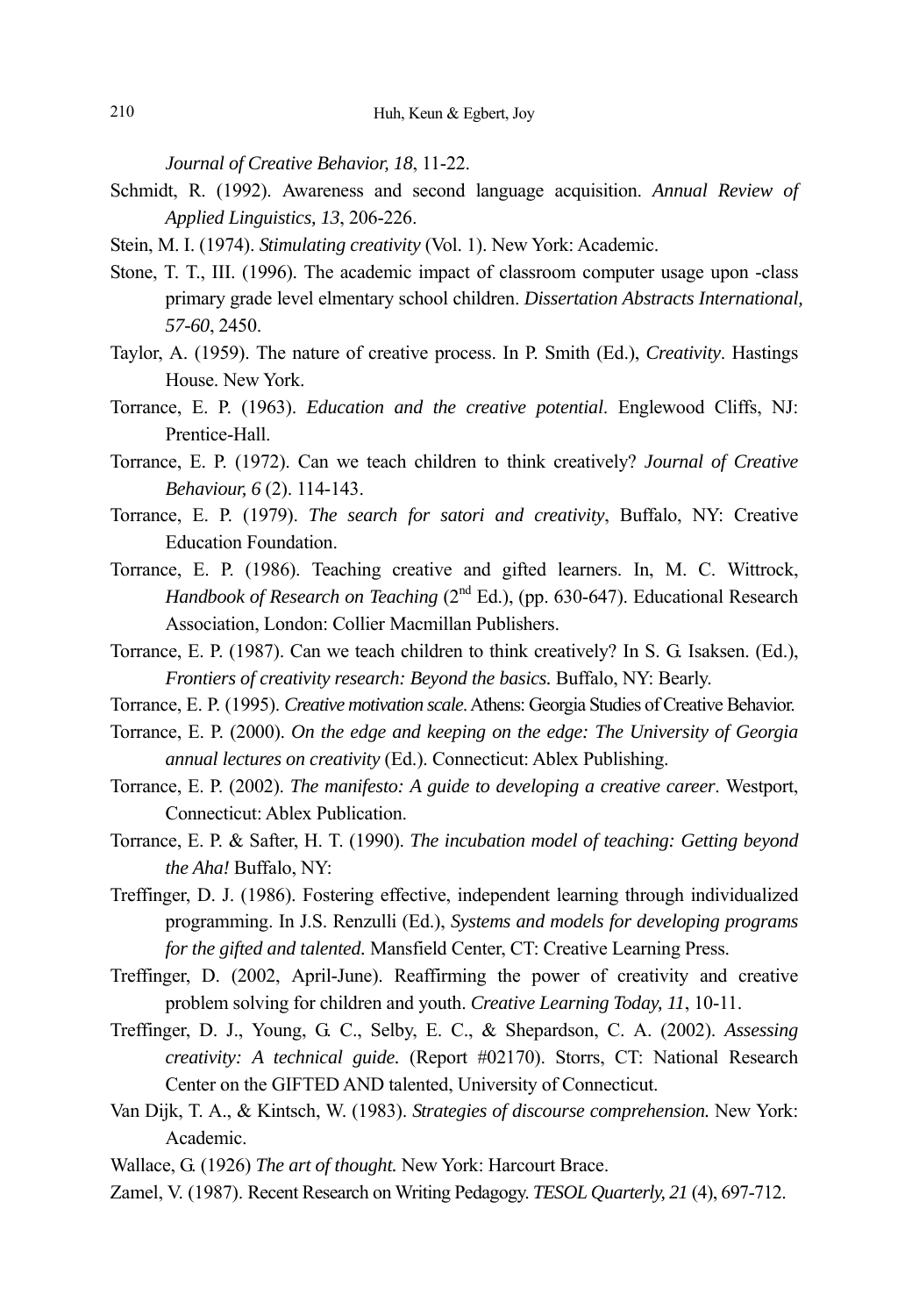# APPENDIX A

The Food Hop, from Green (1993), Curious and Creative